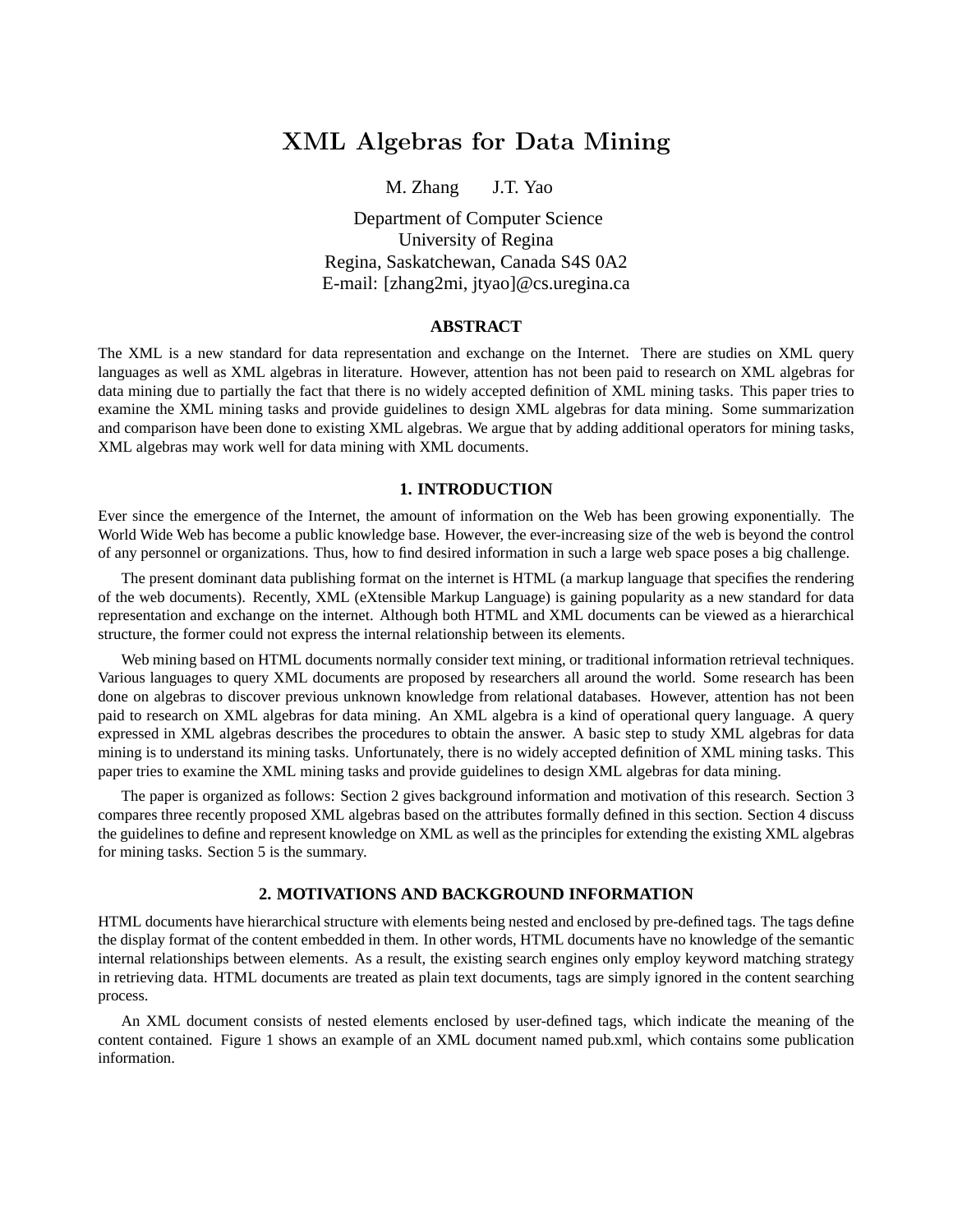```
<?xml version="1.0" ?>
 <publication>
    <journal title="DBMS">
        <editor>Jack</editor>
        <article>
            <title>index construction</title>
            <author>Smith</author>
        </article>
        <article>
            <title>query evaluation</title>
        </article>
    </journal>
    <journal title="data mining"> </journal>
</publication>
```
**Figure 1**. An example of an XML document: pub.xml

As illustrated, an XML document has a hierarchical structure. In most cases, we can view this structure as a tree. In Figure 1, the root element *publication* contains two *journal* elements, each with an attribute *title*. The first *journal* element contains three elements, one *editor* and two *article*s, which also have their own sub-elements.

Since the user-defined tags of XML documents reflect the inherent relationships between elements, we may use traditional database techniques to query XML documents. If the structural information of XML documents could be fully exploited, we may obtain much more accurate results. The explicit internal relationships between elements makes it possible to query XML.

It is natural to think about using query languages similar to SQL (Structured Query Language) in relational databases to query XML. However, the traditional SQL language is unable to capture the internal structures of XML data. In a relational database, data is represented in relations, where each relation consists of a relation schema and relation instances. The data in relational database is flat with no containment relationship between elements(tuples). Based on the relational model, SQL queries only employ value-based predicates to make selection without considering the internal structure. In comparison, the XML data model is more complex. It can not be viewed as a table but a directed, edge-labelled tree or directed, edge-labelled graph. Nodes in the tree/graph represent elements or attributes, while the edges connecting nodes represent parent-child relationship between elements or element-attribute relationship. Each edge is labelled tag name of the element or name of the attribute to which this edge points. Containment is the main relationship between elements. Moreover, unlike the relational model, XML does not have a pre-defined strict schema, it allows missing or repetition of sub-elements. For example, in Figure 1, the first *journal* element contains three sub-elements but the second *journal* has none. Therefore, SQL for relational databases can not be applied on XML data directly.

There are some approaches in literature to solve the query problem over XML data. We classify them into two categories:

- **Transformation of data** map XML documents into instances of relational databases in order to use a traditional query language, $19, 20$
- **Development of query language** develop new query languages<sup> $2-4, 22$ </sup> to extract the information of internal structure of XML, specifically, the containment relationships between elements.

The first approach usually produces too many relations and loses important information on relationship. For example, the explicit hierarchical relationship between XML elements may be lost. We adopt the second approach in this paper.

Although XML query languages in literature differ in detailed grammars, they share a common feature, that is: querying structure as well as values of elements. In other words, a query makes selection based on the elements' positions in the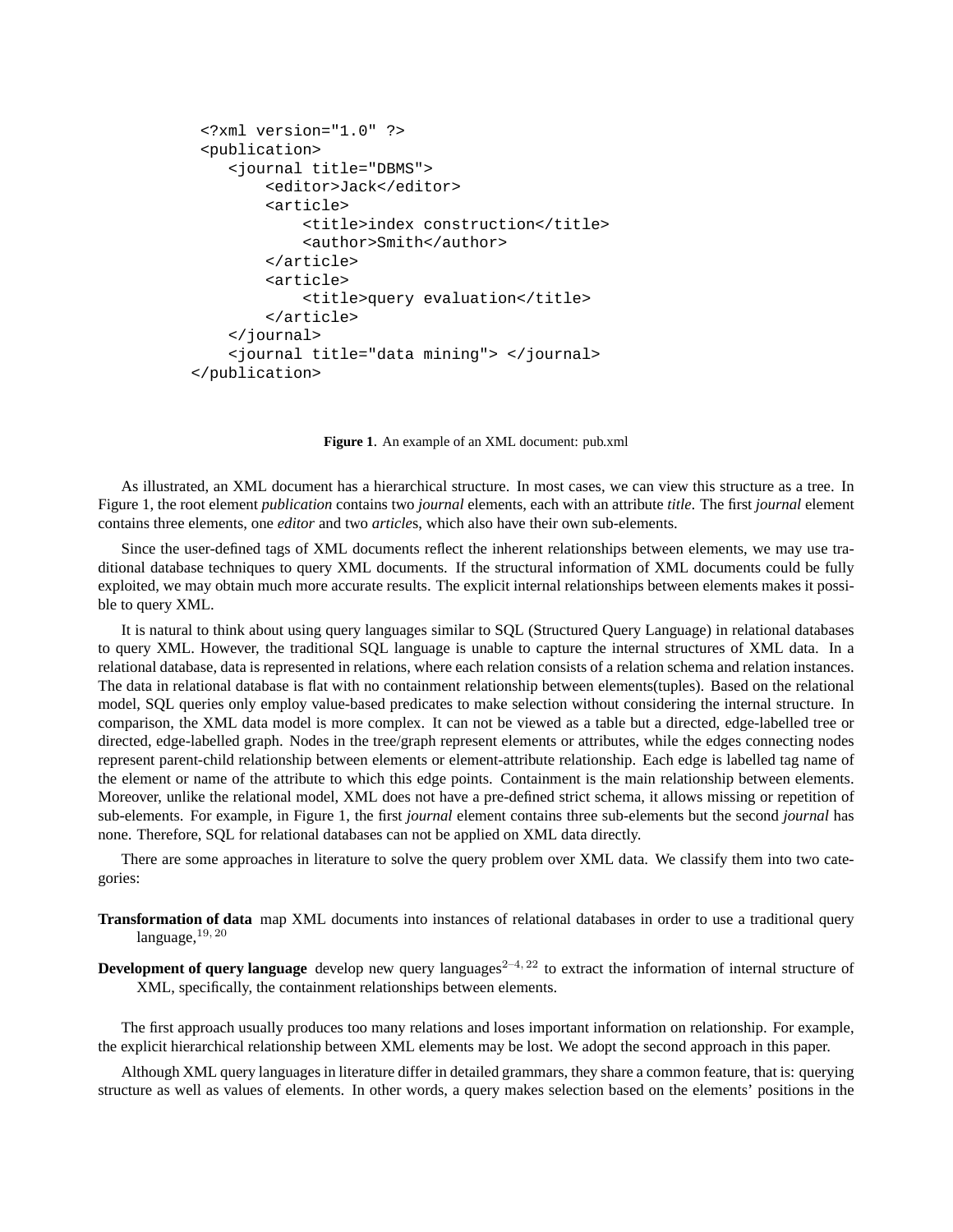data source in addition to their values. For example, Figure 2 is a query expressed in Xquery<sup>22</sup> over the document *pub.xml* in Figure 1 where "//" indicates ancestor-descendant relationship, and "/" indicates parent-child relationship. This query retrieves from *pub.xml* titles of all the articles written by Smith.

```
FOR $b IN document("http://.../pub.xml")/publication//article
    $a IN $b/title
WHERE $b/author="Smith"
RETURN
    <article>$a</article>
```
#### **Figure 2**. A query in XQuery to pub.xml

Query languages are designed to express human information needs. A user's query only describes the desired answer without specifying how the answer is to be computed. In order to obtain the answer, the system must translate the user's query into an execution plan and then carry out the plan to get the results. In the relational database, when a query is given by users, the system translates the query into the form of relational algebra which describes a step-by-step procedure for computing the answer, based on the order in which operators are applied in the query. Naturally, we need some expressions similar to relational algebra to describe queries for XML in an operational manner. Since these expressions are the counterpart of relational algebra in XML manipulation, it could be called XML algebras. As some research has been done on manipulating query and data mining on relational database with an unified language, it might be possible to do so on XML data. The existing XML algebras might be a good starting point to design XML mining algebras.

# **3. DEFINITION AND COMPARISON OF XML ALGEBRAS**

XML algebras play the same role over XML documents as relational algebra in relational database, that is, as the intermediate representation to user's queries. Analogous to relational algebra, an XML algebra can be defined as:

DEFINITION 3.1. *An XML algebra* X *is a quadruple* {M, B, P, R}*, where* M *is the XML data model;* B *is the basic unit of information;* P *is a set of operators that operate on the instances of the data model; Each operator accepts one or two collections of* B*s as input and produces a collection of* B*s as output;* R *is a set of equivalence rules (or called optimization rules) of operators used for optimization.*

As mentioned above, the XML data model could be either a tree or graph. A forest could be transformed to one tree by simply adding a root node as the parent to all trees. Basic unit of information is the individual member of collections that are feed to the operators. As we know, in relational algebra, each operator accepts relations as input and produces a relation as its output. A relation is composed of tuples which is the basic unit of information in relational algebra. In XML algebras, however, basic unit of information could be regarded as the correct counterpart for a relational tuple. Equivalence rules reveal the associative or commutative properties of some operators. Thus we could reorder the operators of a query to reduce the size of intermediate results without affecting the final results.

Since XML algebras are designed to generate efficient step-by-step procedures for users' queries in a certain query language, there are at least two criteria that can be used to evaluate an XML algebra: expressiveness and efficiency. Expressiveness is the ability to express all the queries in certain query languages such as Xquery.<sup>22</sup> Efficiency is the ability to produce efficient evaluation plan by applying the optimization rules.

There are many XML algebras that have been proposed in literature. We will focus on three recently proposed algebras: Niagara Algebra, <sup>6</sup> TAX(Tree Algebra for XML)<sup>11</sup> and XAL<sup>5</sup> in this paper. They will be compared from five aspects, namely, data model, basic unit of information, operators, expressiveness, and optimization rules.

TAX is an algebra for XML data developed for TIMBER XML database system at the University of Michigan.<sup>9</sup> It manages collections of data trees directly, that is, a collection of data trees is feeded to the operators directly. TAX uses the notion of *pattern tree*, which identifies the subset of nodes of interest in any tree in a collection of trees. Most operators in TAX use a *pattern tree* to select needed information. Niagara is an XML algebra designed by University of Wisconsin for Niagara Internet query system.<sup>14</sup> Instead of feeding the whole trees to the operators, Niagara uses a bag of vertices which contains the vertex being operated upon and all the vertices already visited along the path to that vertex. XAL is simpler than the above two. The operators of XAL receive collections of vertices as input. There are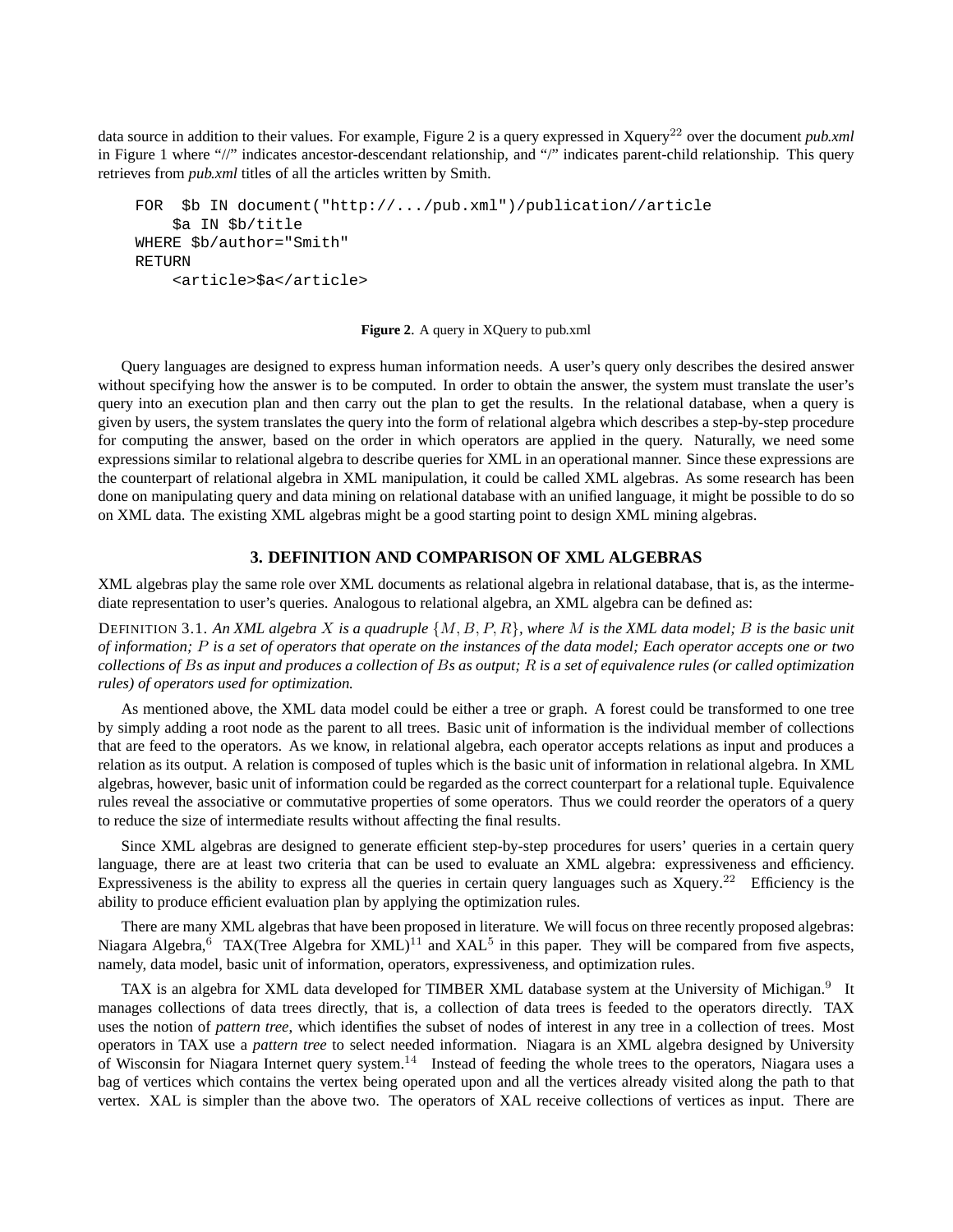| Relational | <b>TAX</b> | Niagara | XAL        |
|------------|------------|---------|------------|
| selection  | selection  | select  | selection  |
| projection | projection | follow  | projection |
| product    | product    | product | product    |
| join       | join       | join    | join       |

#### **Table 1**. Algebra operators

three categories of operators: *extraction* operators that retrieve the information from XML document, *meta*-operators that control the evaluation of expression, and *construction* operators that build new XML documents from the extracted data. XAL also provides a heuristic optimization algorithm.

# **3.1. Data model**

In XAL, each XML document is represented as a rooted directed graph with a partial order relation defined on its edges. Niagara also model the XML document as rooted directed graph with elements and attributes corresponding to vertices in the graph. TAX treats the XML documents as forest of labelled rooted trees. Each node of the trees has a virtual attribute called *pedigree* which carries the history of "where it came from" as trees are manipulated by operators.

#### **3.2. Basic unit of information**

Analogous to relational algebra operators who operate on collections of tuples, an operator of an XML algebra performs manipulation on collections of entities. Basic unit of information refers to the individual member of these collections, or counterpart in XML for a relational tuple.

In XAL, the basic unit is the vertex which represents either an element or attribute. An operator receives a set of vertices as input and produces a set of vertices as output.

Niagara thinks of a bag of vertices as the basic unit. Thus the operators operate on a collection of bags of vertices, where each bag contains the vertex being operated upon as well as all the vertices already visited along the path to that vertex. Galanis, *et al.*<sup>6</sup> pointed out the drawbacks of treating vertex as basic unit. XML document allows repetition of subelements, consequently, an element may have several sub-elements with same tag names but different content. Suppose we apply an operator that filters elements based on the content value of their sub-element, and an element qualifies if the content value of any of its sub-elements satisfies the qualification. The output of this operator consists of elements that may have sub-elements that do not satisfy the qualification.

TAX takes a labelled rooted tree as the basic unit by introducing the notion of pattern tree and witness tree. A pattern tree is a pair of  $P = (T, E)$ , where T is a node-labelled and edge-labelled tree, E is a formula with value-based predicates applicable to tree nodes. Each node in T has a distinct integer as its label and each edge is either labelled  $pc$  (parent-child) or ad (ancestor-descendant). A witness tree is an instance in the data trees that matches the pattern tree. In other words, a witness tree is an embedding of a pattern tree.

#### **3.3. Operators**

Each algebra defines a set of operators. Some of them have the same name with their counterparts in relational algebra. Table 1 summarizes the major operators of these three XML algebras, comparable operators are in the same row.

These XML algebras have similar operators. Like the *selection* operator in relational algebra, *selection* or *select* operator in XML algebras chooses qualified entities from the input set of entities. Entity refers to the basic unit of information. The *projection* or *follow* operators have operations differing greatly from their counterpart in relational algebra. In relational algebra, the *projection* operator output all the tuples from the input with certain fields being removed. However, in *Niagara* and *XAL*, the *projection* or *follow* operators produce a set of entities reachable by following the paths specified by the parameter from the input set of entities. In *TAX*, the *projection* finds entities that match the input pattern and output these entities with some attributes being removed. In summary, the *projection* operators work more like the combination of *selection* and *projection* in relational algebra. *Join* operators receive two sets of entities and produces a set of compound entities based on the join condition. A *Product* operator is a join operation with join condition always true.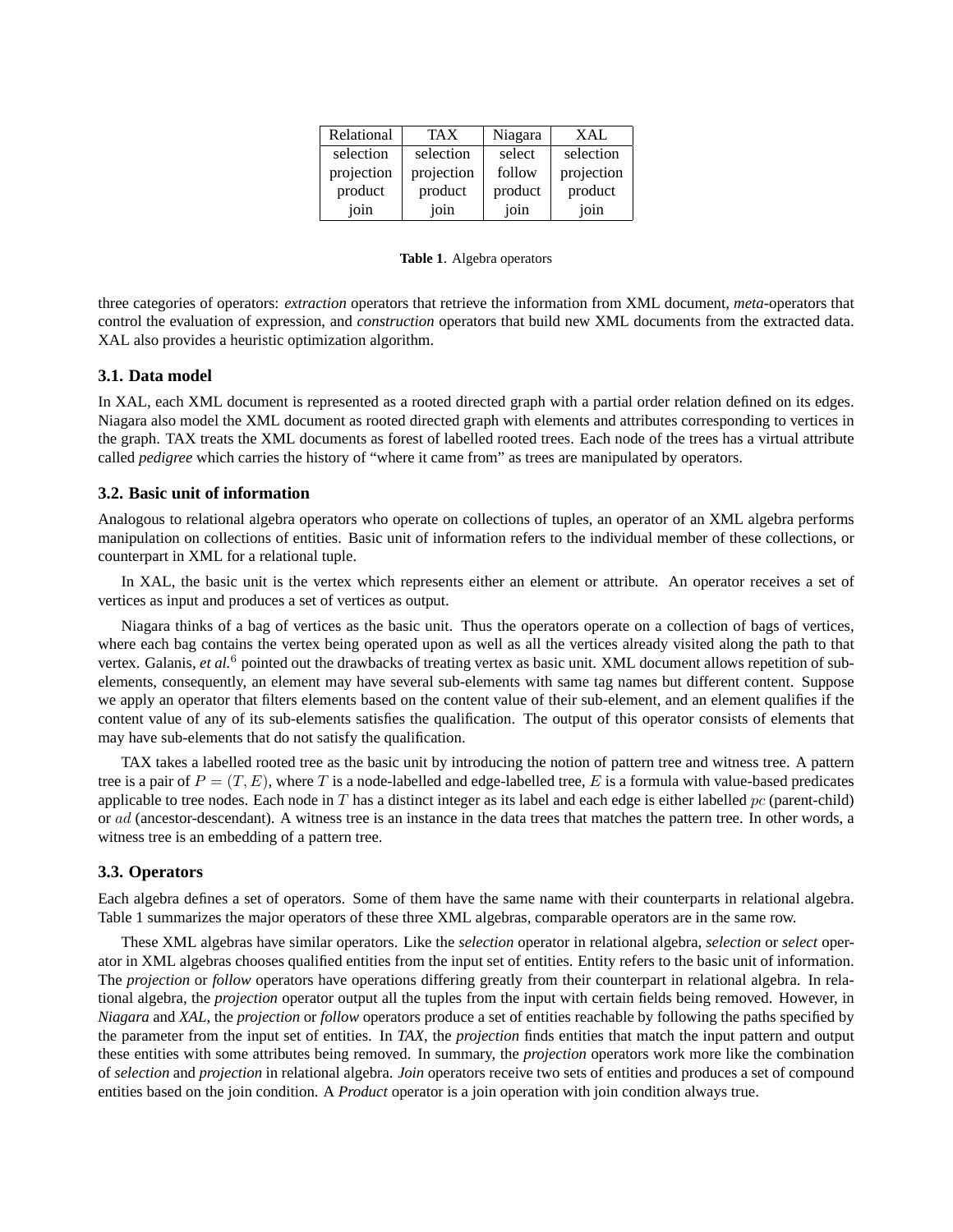# **3.4. Expressiveness**

As XML algebras serve as intermediate representation of user's queries, it must be powerful enough to express all possible queries in certain query language. *TAX* supports most queries in many popular XML query languages, such as XQuery,<sup>22</sup> XML-QL<sup>4</sup> etc. *Niagara* supports queries expressed in Quilt.<sup>3</sup> XAL supports queries in XQuery.<sup>22</sup> In terms of expressiveness, TAX is the most powerful one.

#### **3.5. Optimization rules**

Queries expressed in XML algebras describe the step-by-step operations to compute the answer. Performance of the operations largely rely on the order of operators in the algebra expression. Optimization rules mainly refer to the equivalence rules to reorder the operators in the algebra expression. The goal of optimization is to reduce the size of intermediate results.

*Niagara* explicitly provides the equivalence rules. For example, *follow* operators are interchangeable, two *selections* on the same expression could be collapsed into a single selection using the conjunction of the respective predicates, etc. *TAX* does not give rules explicitly, but it points out that its set operators such as *union*, *intersection* are associative and commutative but *product* operator is neither associative nor commutative. *XAL* also provides a set of equivalence rules. More importantly, it gives a heuristic algorithm that uses the equivalence rules to transform a query tree into an optimized tree.

# **3.6. Summary**

XAL is easy to understand and implement because it uses the vertex as the basic unit of information. TAX and Niagara are more efficient. In terms of expressiveness, TAX is the most powerful. However, it is unwise to say that one is better than the other as each has its advantages. The importance here is that these algebras provide a very good starting point to develop XML algebras for mining tasks.

#### **4. ALGEBRAS FOR XML MINING**

Data mining is to find previously unknown and potentially useful knowledge from a large amount of data.<sup>17</sup> Finding association rules, data classification, and clustering are some tasks of data mining. Researchers have been conducting intensive studies in supporting individual mining tasks. However, they fail to support multi-step mining tasks.<sup>10</sup> We could not perform complex mining task which is the combination of several simple tasks of different types. In this case, the output of one task need to be served as the input to another task. Decades of successful experiences in database systems enlighten many researchers to employ methods similar to query manipulation, i.e. designing standard data mining query languages. The ideal scenario is that complex data mining tasks could be expressed in a standard data mining query language. The data mining system can therefore translate the given tasks into an internal representation form which is actually a step-by-step procedure to get the mining result. Furthermore, this step-by-step procedure, or execution plan, could be optimized by reordering the sub-tasks. To achieve this goal, the mined knowledge or pattern and the raw data must be represented in the same form.<sup>8</sup> Imielinske and Mannila<sup>8</sup>introduced the concept of inductive databases where data and generalized patterns are kept.

Knowledge discovery is an interactive process as traditional querying, i.e. users can query data and patterns with an unified language. Many data mining query languages have been proposed to provide an integration of data mining environment with database management systems. Han *et al.*<sup>7</sup> was probably one of pioneers in designing the data mining query languages for relational database and suggested design guidelines. To evaluate data mining queries, several algebras for data mining were proposed.<sup>10, 18</sup> However, they were designed specifically for mining relational databases. Little research has been done in the field of mining XML with an unified language.

One of the simplest methods to mine XML documents is probably to transform the data from XML to relations. However, the drawbacks of this method are: 1) the transformation itself is usually complex and time-consuming; 2) the transformation may lose some important information for generating rules of interests, for example, some explicit hierarchical relationship between XML elements may become inexplicit when transformed into relations.

The other way is to mine knowledge on XML directly. However, due to the vague definition of data mining, there is no widely accepted interpretation of "knowledge" on XML. For example, what is an association rule on XML data?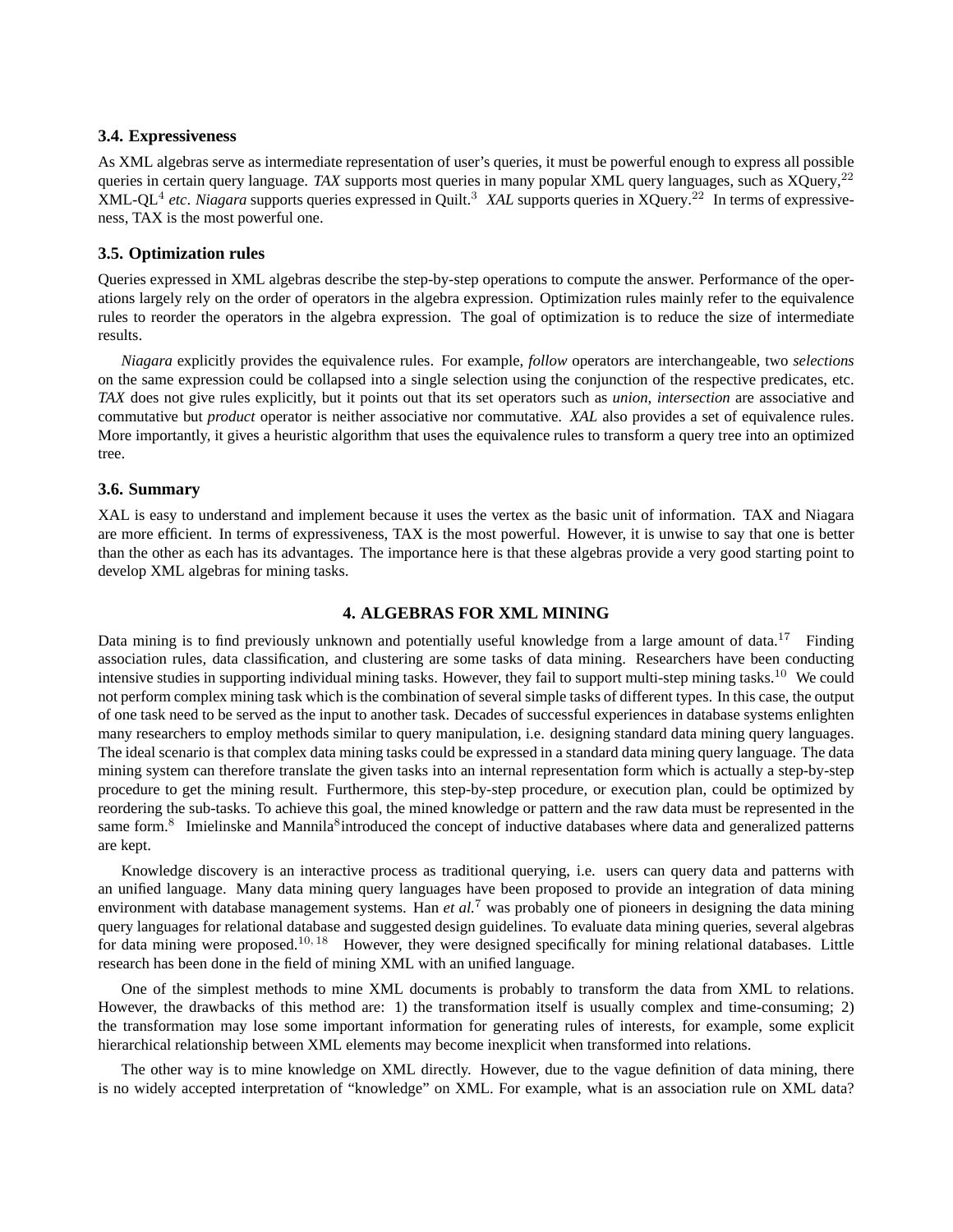What is the individual object in data clustering? Recently, Nayak,*et al.*<sup>16</sup> gave taxonomy of XML mining and classified XML mining into structure mining and content mining, upon which different tasks of mining were informally defined. For example, in XML structure mining, clustering is to identify DTD (Document Type Definition) similarities among XML documents. DTD defines the legal building blocks of an XML document. Association rule discovery is to describe relationship between co-occurred tags. In content mining, clustering and association rule discovery are applied to the content.

Generally, the individual object in mining tasks is an XML document. In other words, an XML document is the counterpart of tuple in relational database mining. However, this taxonomy has some limitations:

- 1. In XML documents, the path formed by concatenating tags from the root to the current element describes the meaning of the enclosed content. The separation of structure mining and content mining often results in incorrect rules.
- 2. The structure mining mainly deals with DTD, which itself is not an XML document. Thus it is difficult to represent knowledge obtained from structure mining in the same form as that from content mining.

The prerequisite of designing XML mining algebras is that all generalized knowledge must be expressed in XML, i.e. input and output of operators must have the same form. Extension of existing XML algebras by adding some mining operators might work well as a mining algebra. We first need to examine possible mining operators. We may take an easy way to design an operator for each mining task. Each operator is associated with an algorithm for the mining task. However, this method leaves little room for optimization. A further development is to decompose mining tasks into several sub-tasks. These sub-tasks are shared among different mining tasks. We could design an operator for each sub-task. With such consideration, we should find the minimal set of sub-tasks such that all the mining tasks could be fulfilled by the execution of a sequence of sub-tasks. We can then define an operator for each sub-task. All operators should have the following properties:

- 1. The operation of each operator should be clearly defined and easily implemented.
- 2. The input and output of each operator should be in the same form.

However, due to the heterogeneity of knowledge, it is very difficult to find such a set of sub-tasks or define the operators for the sub-tasks. Knowledge are at different abstraction levels. Some knowledge is extracted from the primitive data, others are abstracted from generated knowledge. Since all types of knowledge ultimately comes from the raw data, they have certain relationships between them. The relationship is either horizontal or vertical. Horizontal relationship means the compared knowledge are at the same abstraction level. Vertical relationship means the compared knowledge are at different abstraction levels. The lowest level knowledge is extracted directly from primitive data. The higher level knowledge is generated from the lower level knowledge. All types of knowledge forms a hierarchy. For example, the frequent pattern within an XML document is extracted from the primitive data. When these patterns are produced, the inter-document clustering is performed based on the frequent patterns they contain. Each type of knowledge corresponds to one mining task. If the mining tasks on XML could be defined in this way, any type of mining task could be decomposed to a sequence of operations starting from the primitive data. As a result, most operators of the existing XML algebras could be used in mining. We only need to add some operators for mining. These operators may include: an operator that counts the number of given patterns, an operator that extracts all patterns of the given size, an operator that extracts the patterns containing given sub-patterns, an operator that computes the similarity/distance between patterns, *etc*. Patterns could either be linear or non-linear. Since all the patterns are represented in XML, linear pattern is regarded as a special case of non-linear pattern.

#### **5. TOWARDS XML MINING SUBTASKS AND OPERATORS**

We will discuss some XML mining tasks in detail based on previous works in this section. With a clear understanding of these tasks. A set of subtasks and operators can be identified. Therefore XML mining algebras could be proposed based on the knowledge. One of the important XML mining tasks is to mine frequent tree patterns in a collection of XML documents. The patterns are modelled as either ordered labelled trees or unordered labelled trees. An ordered tree refers to a tree where the left-to-right order exists among the sibling nodes. An unordered tree is a tree where the order of sibling nodes are ignored. Formally, the problem is defined as,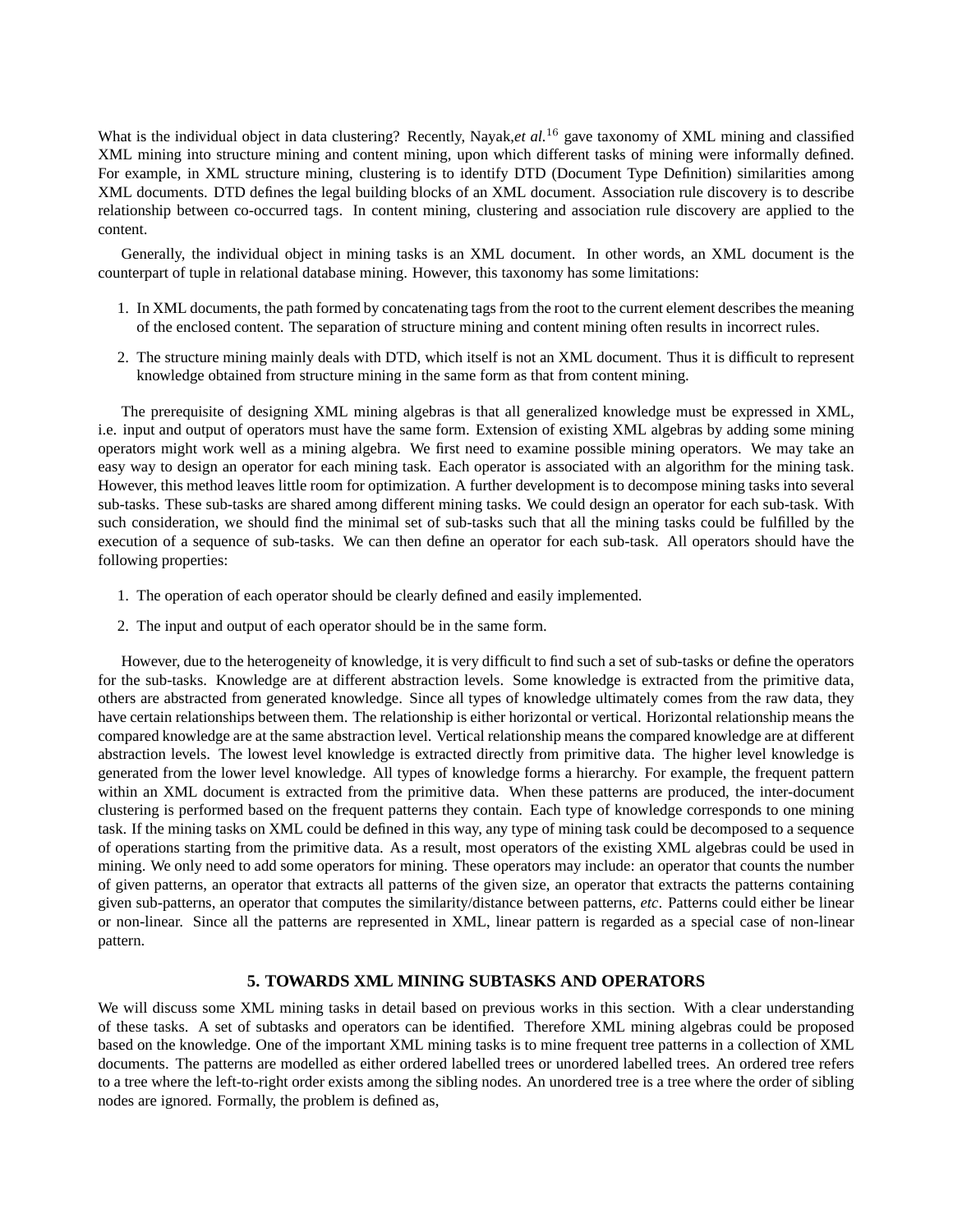DEFINITION 5.1. *Given a collection of data trees* D *and a user-defined minimum support* s*, find frequently occurred tree patterns in* D *with frequency greater than or equal to* s*.*

This problem is closely related to the *tree inclusion problem*: given a pattern tree P and a target tree T, find the instances of P in T. Kilpelainen<sup>12</sup> studied the tree inclusion problem under five variations of *inclusion* in either an ordered or unordered target tree. The five variations are as follows:

- **Tree inclusion** A pattern tree P is an included tree of target tree T, if there is a label-preserving mapping f from the nodes of P to nodes of T such that for all nodes  $q_i, q_j \in P, q_i$  is the parent of  $q_j \iff f(q_i)$  is an ancestor of  $f(q_j)$ ;
- **Path inclusion** A pattern tree  $P$  is a path-included tree of target tree  $T$ , if there is a label-preserving mapping  $f$  from the nodes of P to nodes of T such that for all nodes  $q_i, q_j \in P, q_i$  is the parent of  $q_j \iff f(q_i)$  is the parent of  $f(q_j)$ ;
- **Region inclusion** A pattern tree P is a region-included tree of target tree T, if (1) P is a path-included tree of  $T$ ,(2) for every pair of matching nodes  $f(q_i), f(q_j) \in T$ ,  $f(q_i)$  is a left sibling of  $f(q_j)$ , all nodes of T that are right siblings of  $f(q_i)$  and left siblings of  $f(q_j)$  are matching nodes;
- **Child inclusion** A tree P is a child-included tree of target tree T, if (1) P is a path-included tree of T, (2)whenever a node  $q \in P$  has k children,  $k > 0$ ,  $f(q)$  has also k children;

#### **Subtree inclusion** : A tree P is a subtree of target tree T, if P is isomorphic to a subtree of T;

Kilpelainen<sup>12</sup> also gave the complexity of these inclusion problems as shown in Table 2 where m is the size of the pattern tree and  $n$  is the size of the target tree.

|           | tree-inclusion    | path-inclusion          | region-inclusion | child-inclusion          | subtree-inclusion |
|-----------|-------------------|-------------------------|------------------|--------------------------|-------------------|
| unordered | NP-complete       | $\mathcal{N}(m^{1.5}n)$ | $J(m^2n)$        | $\mathcal{I}(m^{1.5}n)$  | $\mathcal{S}(n)$  |
| ordered   | $\mathcal{I}(mn)$ | $\mathcal{I}(mn)$       | O(mn)            | $O(n\sqrt{mpolylog(m)})$ | $\mathcal{S}(n)$  |

#### **Table 2**. Complexity of tree inclusion problems

The above mentioned variations of tree inclusion are all based on label-preserving mapping, that is, the label of nodes in pattern  $P$  are the same to the label of their matching nodes in target tree  $T$ . Amer-Yahia<sup>1</sup> proposed the concept of *node generalization* of tree patterns. *Node generalization* permits the label of a node to be generalized to a super-type. Suppose there exist a knowledge hierarchy in which "publication" is a super-type of "paper". The label "paper" could be generalized to "publication" so as to produce more matching instances. It is useful in classifications when no frequent pattern can be extracted from training set of the same class using label-preserving mapping.

The solution of *tree inclusion* problem provides a foundation for frequent tree pattern mining. Termier *et al.*<sup>21</sup> introduced an algorithm called *treefinder* to find frequent trees from a collection of trees under three variations of tree inclusion: *subtree inclusion*, *inclusion by tree embedding*(equivalent to the *tree-inclusion* in<sup>12</sup>), and *inclusion by tree subsumption*. A data tree d is said to include a tree pattern  $p$  by *subsumption* if there is a mapping  $f$  from the nodes of  $p$  into the nodes of  $d$ such that for all nodes  $q_i, q_j \in p, q_i$  is the parent of  $q_j \implies f(q_i)$  is an ancestor of  $f(q_j)$ . *Treefinder* is not guaranteed to find all frequent trees. The useful feature of this algorithm is that it is a two-step algorithm, which raises the possibility that this task could be decomposed into two sub-tasks. Zaki's<sup>23</sup> treeminer algorithm tried to discover all frequent tree *embedded* (equivalent to the *tree-inclusion* in<sup>12</sup>) in a collection of ordered trees. This algorithm could be applied to unordered trees with slight modification. *Treeminer* is based on the property of frequent patterns: a super-pattern is less frequent or as frequent as a sub-pattern. There are two steps of this algorithm: 1) enumerate candidate sub-trees of size  $k$  and 2) count the frequency of these sub-trees. The sub-tree of size  $k + 1$  is generated from the sub-trees of size k that have frequency larger than the threshold. Obviously, we can design an operator for sub-tree enumeration and an operator for frequency counting.

Frequent pattern is a kind of knowledge derived directly from raw data. It is used to classify XML documents. Zaki and Aggarwal<sup>24</sup> proposed the concept of *structural rule* which is denoted as  $T \implies c_i$ , where T is a frequent tree pattern and  $c_i$  is one of the classes. A structural rule  $T \implies c_i$  implies that the presence of pattern T in an XML document is related to its likelihood of belonging to class  $c_i$ . Usually a classification task can be divided into two phases: training phase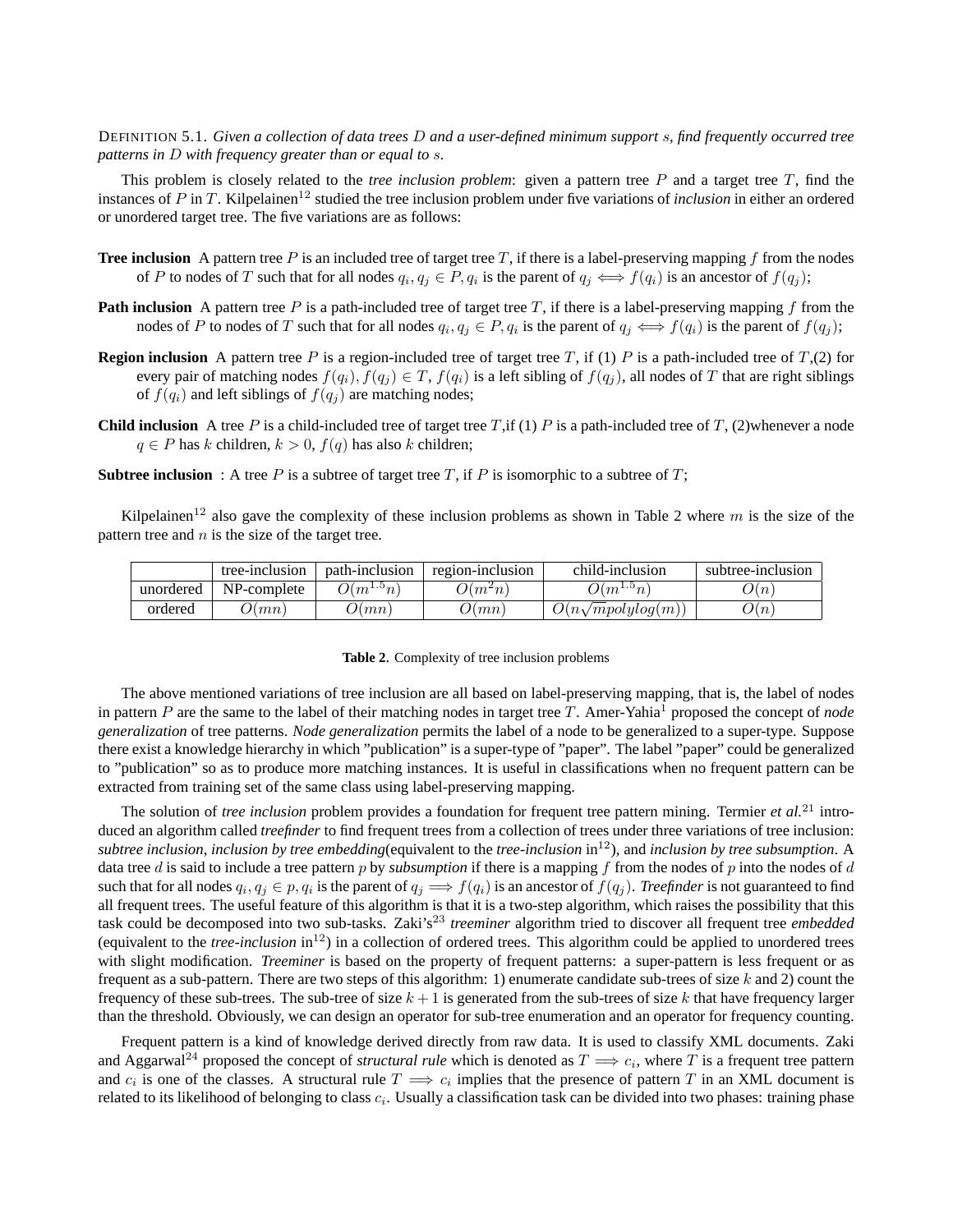and testing phase. In the training phase, structural rules are mined from the classified training data. In the testing phase, the input XML document is classified according to its matching structural rules.

Classification task consists of the following sub-tasks: 1) the frequent tree patterns are mined from training documents, it could be fulfilled by the operators just discussed above; 2) predictive structural rules are generated based on the frequent pattern and class labels of the training documents; 3) all the matching patterns (antecedents of structural rules) are retrieved from the test document, which is the *tree inclusion* problem we discussed in previous section; 4) the test document is classified by combining the statistics from each matching rules. Since an XML document may match more than one structural rule, we need a formula to put these rules together to predict its class. It could be performed by the operator that receives a user-defined function as parameter. This function defines the strategy on how to use the structural rules.

The problem of clustering has been extensively studied by many researchers. Most research focus on clustering text documents where no internal structure is considered. Two important factors of clustering are *distance metric* and *clustering algorithm* . In XML clustering, the clustering algorithms for text document could still be used, but the distance metric must be defined on the XML data modelled as trees. Generally, there are two kind of methods to define the distance metric for  $XML$  documents<sup>13</sup>:

- 1. Set Based Metrics: each XML tree is decomposed into a set of objects (edge, path or prefix of path) and two such sets are compared to compute the distance between two XML trees.
- 2. Tree Edit Distance Based Metrics: edit distance is the minimum cost of transforming tree  $A$  to tree  $B$  using a pre-defined set of edit operations, where each operation being associated with a cost.

Usually the edit distance metric performs better than set based metrics in capturing the structure of XML trees. Unfortunately, the general tree edit distance problem for unordered trees are NP-hard.<sup>25</sup> Zhang and Shasha<sup>25</sup> gave an  $O(n^3 \log n)$ algorithm for computing tree edit distance between ordered trees, using operations of single-node insertion and deletion. Nierman and Jagadish<sup>15</sup> expanded the set of operations by adding sub-tree insertion and deletion and associated different cost to operations. No matter what operations are used, the clustering task is composed of two sub-tasks: 1) compute the distance between XML documents; 2) apply the clustering algorithm. The resulting clusters could be a partition or a covering of the input data, depending on the algorithm. Therefore, we need at least three operators, one for distance computation, the other two for partition-clustering and covering -clustering.

## **6. SUMMARY**

The ultimate goal of XML algebras is to provide operational procedure to obtain answers of user's queries. XAL is simple and could be implemented easily. Niagara extends the definition of basic unit from one vertex to bag of vertices. TAX is an algebra managing collections of tree directly. These XML algebras are good starting point to design algebras for XML mining. Extension of the existing algebras by adding some operators for mining tasks might work well. The intuitive way to design one operator for each type of mining task is inefficient in execution and leaves little room for optimization. A better solution is to design one operator for each sub-task whose operation is much simpler. How to decompose the mining tasks into sub-tasks is still an open problem, and it is largely dependent on the nature of the mining tasks. We propose the guidelines to define the mining tasks: mining tasks are defined at different abstract levels. Any type of knowledge could be generated from knowledge at lower levels. Mining operators may include those performing the basic operations for mining tasks, such as counting the number of given pattern, computing the similarity/distance between patterns, generating patterns within the given size, etc.

#### **REFERENCES**

- 1. S. Amer-Yahia, S. Cho, and D. Srivastava. Tree pattern relaxation. *International Conference on Extending Database Technology (EDBT)*, 2002.
- 2. S. Abiteboul, D. Quass, J. McHugh, J. Widom, and J.L. Wiener. The Lorel query language for semistructured data. International Journal on Digital Libraries, 1(1):68-88, April 1997.
- 3. D. Chamberlin, J. Robie, and D. Florescu. Quilt: An XML query language for heterogeneous data sources. In international Workshop on the Web and Database (WebDB'2000), May 2000.